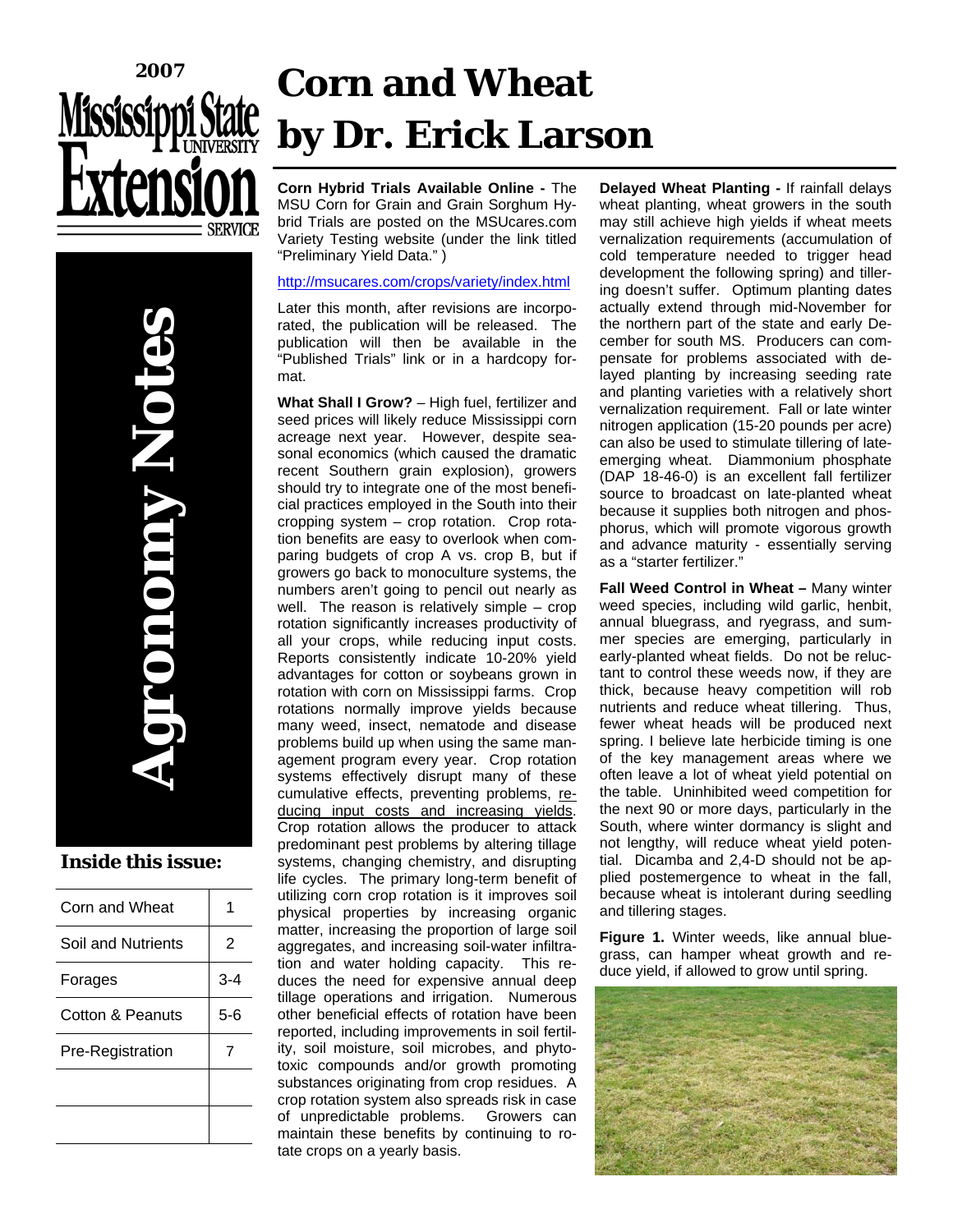### **Nutrient and Soil Management by Dr. Larry Oldham**

**Lime materials and issues:** Calcitic and dolomitic limestones are expensive in Mississippi because transportation costs, whether by truck, rail, or barge, from rock quarries usually located in Alabama, Tennessee, Kentucky, and Missouri are high. A 2005 survey found the cost per ton plus application of imported lime materials ranged from \$22 to \$33 per ton depending on the wholesale source and transportation mode. In some parts of the state, transportation costs between vendor and customers drive up lime costs even more. Recently, \$60 per ton spread has been charged in south Mississippi.

With this cost, it is important to maintain a steady soil testing program to determine lime needs, and then, if lime is required, invest in the best product available. Lime quality or value depends on three factors: purity, particle size, and moisture content:

- Purity. Calcium Carbonate Equivalent (CCE). It expresses the acid neutralizing capacity of the material as a weight percentage of pure calcium carbonate.
- Particle size. Calcitic and dolomitic lime sources are not very soluble; hence smaller lime particles have more reactive surface area to interact with soil and soil solution, therefore have more capability to neutralize soil acidity.
- Moisture. Dampness of liming materials affects handling and spreading ease, and influences the consumer perceived value of purchased lime.

Vendors of liming products are subject to the Mississippi Agricultural Liming Materials Act of 1993. These regulations state that marl which is a "softer" material than calcitic or dolomitic limestones, must have a CCE of 70% or higher, and 90% or more of the material must pass a 10-mesh screen. Calcite and dolomite sold in Mississippi must meet other criteria that use the quality factors to rate materials. Relative Neutralizing Value (RNV), alternatively known as Effective Calcium Carbonate Equivalent (ECCE), incorporates particle size and CCE to estimate lime value from required samples analyzed by the Mississippi State Chemical Laboratory.

The particle size analysis determines the percentage of lime that passes 10-mesh and 50-mesh sieves. That data is combined with the CCE analysis to determine the RNV using the assumption that particles larger than 10-mesh have no effectiveness in neutralizing soil

**Figure 1**. A classic photo (source unknown) of lime particle in one sample.



acidity in an agronomic timeframe. It is assumed all particles smaller than 50-mesh will dissolve to neutralize soil acidity, and half the particles in between these two sizes will react. This information is then used to calculate the RNV of that material. More information about this subject is available in MSU-ES Information Sheet1587 [Limestone Relative Neutralizing](http://msucares.com/pubs/infosheets/is1587.pdf)  [Value](http://msucares.com/pubs/infosheets/is1587.pdf). All agricultural liming materials, other than marl, sold in Mississippi must have a minimum RNV of 63. Twenty samples of hard rock agricultural liming materials available at Mississippi retail locations were analyzed by standard procedures in a 2005 survey. Since several retailers used the same wholesale supplier, the tests included materials from six quarries in four states. Two locations provided pelletized material obtained from one source. To maintain anonymity, means for sample sizes of 2 or less are not provided in Table 1.

**Table 1.** Means Relative Neutralizing Values of bulk agricultural liming materials available at retail locations in Mississippi in May, 2005. (means and standard deviations not given for means when sample size less than or equal to 2.)

|          | Average RNV | <b>Standard Deviation</b> |  |
|----------|-------------|---------------------------|--|
|          |             |                           |  |
| Overall  | 71.0        | 6.3                       |  |
|          |             |                           |  |
| State 1  | 70.2        | 6.0                       |  |
| State 2  | 75.4        | 8.9                       |  |
| State 3  | 69.0        | 1.5                       |  |
|          |             |                           |  |
| Quarry 2 | 66.7        | 0.6                       |  |
| Quarry 3 | 78.1        | 1.6                       |  |
| Quarry 4 | 75.4        | 8.9                       |  |
| Quarry 5 | 69.0        | 1.5                       |  |

Fall is the best time to apply lime in Mississippi. However, if you really need it, anytime is a good time. Hopefully you can find good quality material nearby that will serve your needs.

**Fertilizer costs:** Fertilizer prices are rather volatile in recent weeks. Transportation issues (rail, barge, ship, diesel prices), increased southern hemisphere demand, and varying crop acreage forecasts are all influencing current prices. Develop good relationships with suppliers and stay in touch. Many MSU ES soil fertility recommendation Information Sheets are in differing revision phases with the Office of Agricultural Communications. As they are finalized, the updated versions can be found at:

<http://msucares.com/crops/fertilizer/index.html>,or the publications page.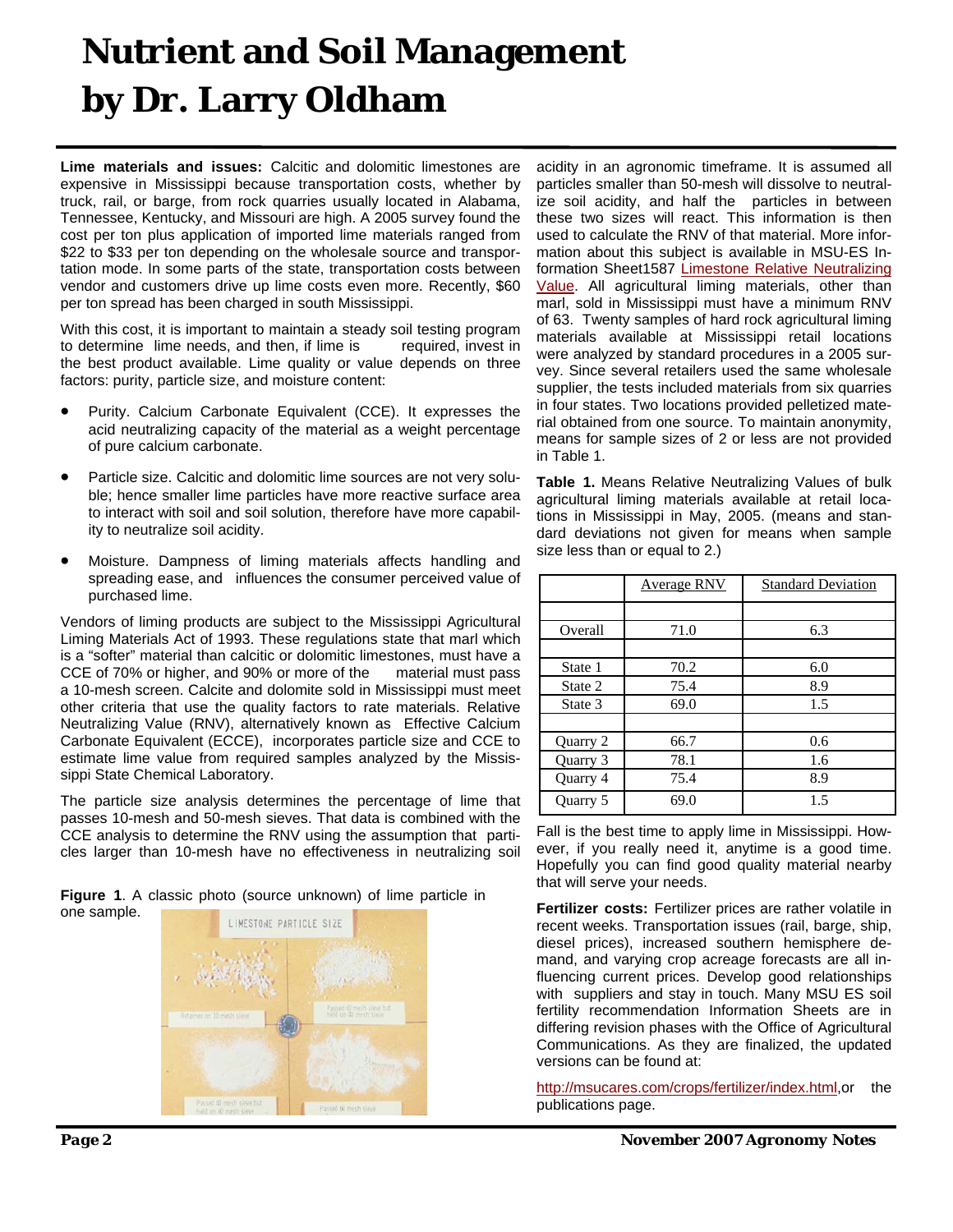### **Forages by Dr. Rocky Lemus**

Forage testing assesses the nutrient composition of forages and permits a producer to develop feeding programs and commercial hay producers develop marketing strategies. Drought conditions in Mississippi have increased the demand for hay, and prices throughout the state remain high. Since hay and other stored forages play a major role in winter feeding programs, having the hay tested now will provide producers with adequate time to design a good feeding program that improves hay utilization and optimizes livestock performance. Forage testing will provide more accurate information about the forage nutritive value and how to adjust the amount of protein and energy supplements necessary to meet animal requirements.

Forage quality is defined as the potential of forage to produce a desired animal response (consumption, nutrition value, and the resulting animal performance). Hay quality includes palatability, digestibility, intake, nutrient content, and anti-quality factors.

**How to collect a hay sample?** Producers should routinely get a representative hay analysis of all hay since forage quality can change based on forage species and mixtures, maturity, management, harvest and storage conditions, rain damage, and insect or disease damage. Every hay lot should be sampled separately. A hay lot is defined as hay from the same field, same cutting, harvested under the same environmental conditions, and having a uniform forage composition (grass or legume only, or grass/legume mixture).

To accurately determine the quality of the hay, a representative sample must be taken using a hay probe. Use a hay probe that is 12 to 24 inches long and 3/8 to 5/8 inches in diameter. Grabbing and pulling hay from different bales is not the correct method, and it will not provide uniform samples for analysis. Producers should sample 15 to 20 round bales depending on the number of bales in the lot, and samples should be taken in the round edge of the bale. For example, a hay lot that contains 300 bales, sample every  $15<sup>th</sup>$  bale to obtain a representative sample of the entire lot. If the outer layer of the bale has deteriorated, remove that layer before sampling to avoid collecting material that will skew the analysis.

Some producers might obtain samples directly for the standing forage in the field. These samples should be taken shortly before the livestock are turned into a pasture. The producers should walk over the entire field and collect 30 to 50 random small grab samples. The grab samples are taken by reaching down and grabbing a small section of forage between the thumb and first finger and at the same height that the livestock will graze the pasture. Avoid collecting samples in areas that have high weed

infestation or areas that have high concentration of legumes or grass.

Sample at least 10 square bales near the center of their ends to ensure a uniform distribution of leaves and stems in the sample. If square bales have been stacked in an open barn, collect samples in both sides of the barn in a zigzag pattern or at different heights. Once the samples are obtained from each lot, mix the samples thoroughly in a bucket and store in a quarter-size plastic zip-lock bag. Hay samples are perishable, so it is important to ship or deliver the samples to the lab as soon as possible to prevent moisture loss and microbial deterioration of the sample.

The most practical way to determine the quality of feed and forages is through chemical analysis. Submit hay samples in a quarter-size zip-lock bag. Label the bag with the all the necessary information using a permanent marker (producer's name, hay lot, forage species, hay cutting, weather conditions, etc). Sometimes information written on a plastic zip-lock bag could be erased, so make sure that a label with the same information is placed inside the bag as a preventive measure and for easy identification. Fill out the information sheet provided by the forage testing lab. If producers are working with Extension agents and livestock or forage Extension specialists, some laboratories will send copies of the report to them as well, so make sure their names and addresses are in the appropriate places on the form.

Depending on where the samples are sent for analysis, quality assessment and hay feeding adjustment results can take up to three weeks, depending on the time of year and the location of the forage lab. Mississippi State Chemical Lab can process forage samples for nutrient analysis, or send samples to a private certified forage testing lab of your choice. For more information on how to send samples to Mississippi State, visit http:/[/www.msucares.com](http://www.msucares.com) or contact your County Extension Office. The cost for analysis of CP, ADF, and NDF ranges from about \$15 to \$50, depending on labs. Once the results come back, use them to balance the foragefeeding program for the various groups of livestock on your farm.

Hay utilization by livestock can be improved by knowing the nutrient composition of the hay--especially crude protein, fiber, and total energy. The accuracy of forage analysis depends on the sample that you send to the lab. In many feeding programs, the sample is the weak link. The results of the lab tests will be useful only if the sample accurately represents what your animals will be eating. This information could decrease feed cost per animal,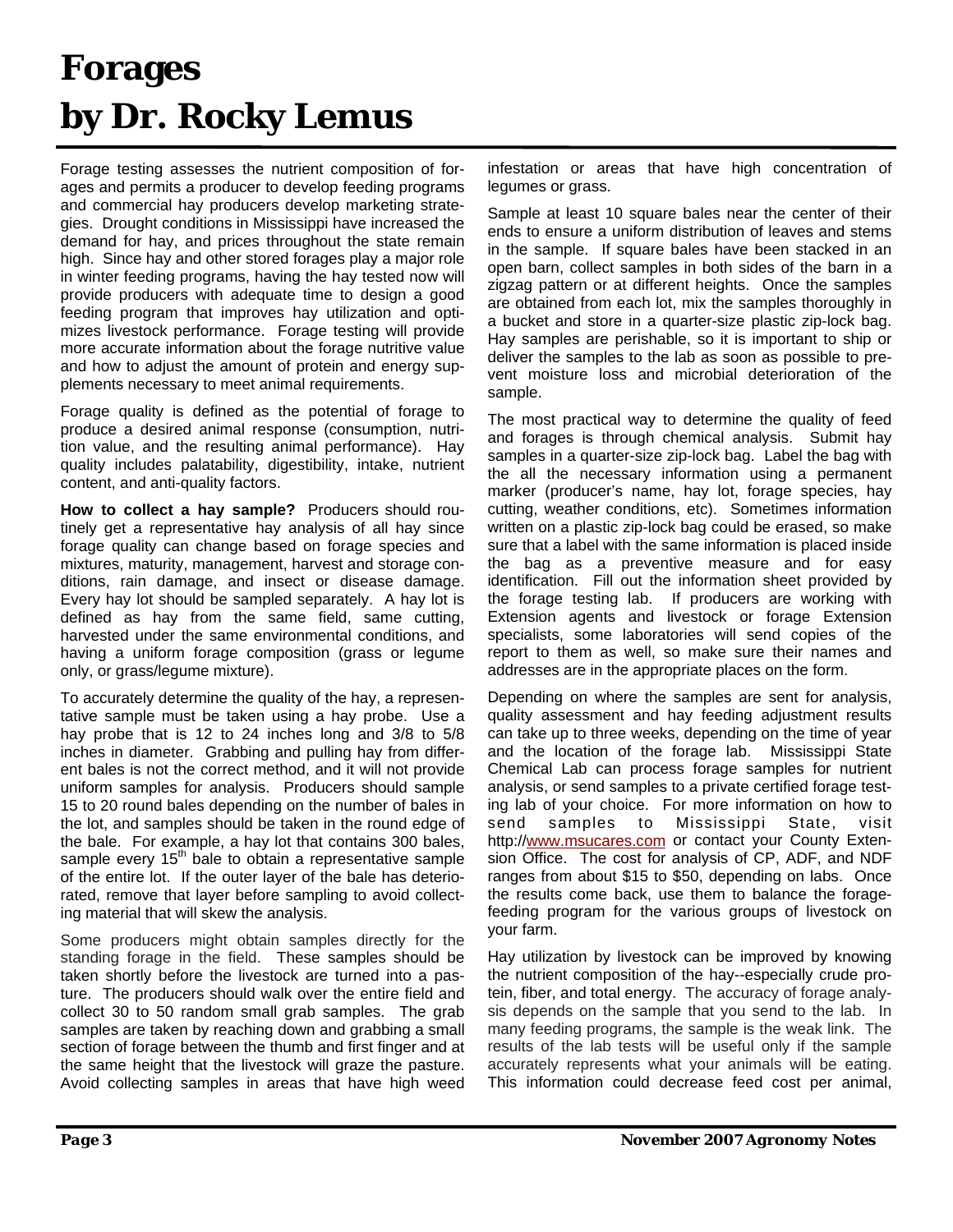### **Forages continued … by Dr. Rocky Lemus**

maintaining or increasing production. Poor sampling will result in misleading values, higher feed costs, and reduced performance. Keep in mind that every field and every cutting will be different. Increasing profitability per animal will depend on forage quality and utilization. The results of forage tests may be compared to the requirements for TDN and protein of different classes of livestock. If you do not know how to use the results, contact your County Extension Office or livestock/forage specialists for guidance. It is important to balance hay nutrient composition from test results when possible with proper minerals and vitamins or appropriate additives.

Table 1. Forage Quality Standards.

|           | Grass Hay                                                |           |  |            | Legume Hay |
|-----------|----------------------------------------------------------|-----------|--|------------|------------|
| Quality   | TDN                                                      | СP        |  | <b>TDN</b> | СP         |
|           | --------------- Percent Dry Matter Basis --------------- |           |  |            |            |
| Excellent | > 58                                                     | >12       |  | > 64       | > 18       |
| Good      | $55 - 57$                                                | $10 - 11$ |  | $60 - 63$  | $16 - 17$  |
| Fair      | $52 - 54$                                                | $8-9$     |  | $57 - 59$  | $14 - 15$  |
| Poor      | < 52                                                     | <8        |  | < 57       | 14         |

Note: Determine hay quality by TDN rating. If hay does not meet CP requirements or is less Than 83% DM, lower one grade. Source: www.msucares.com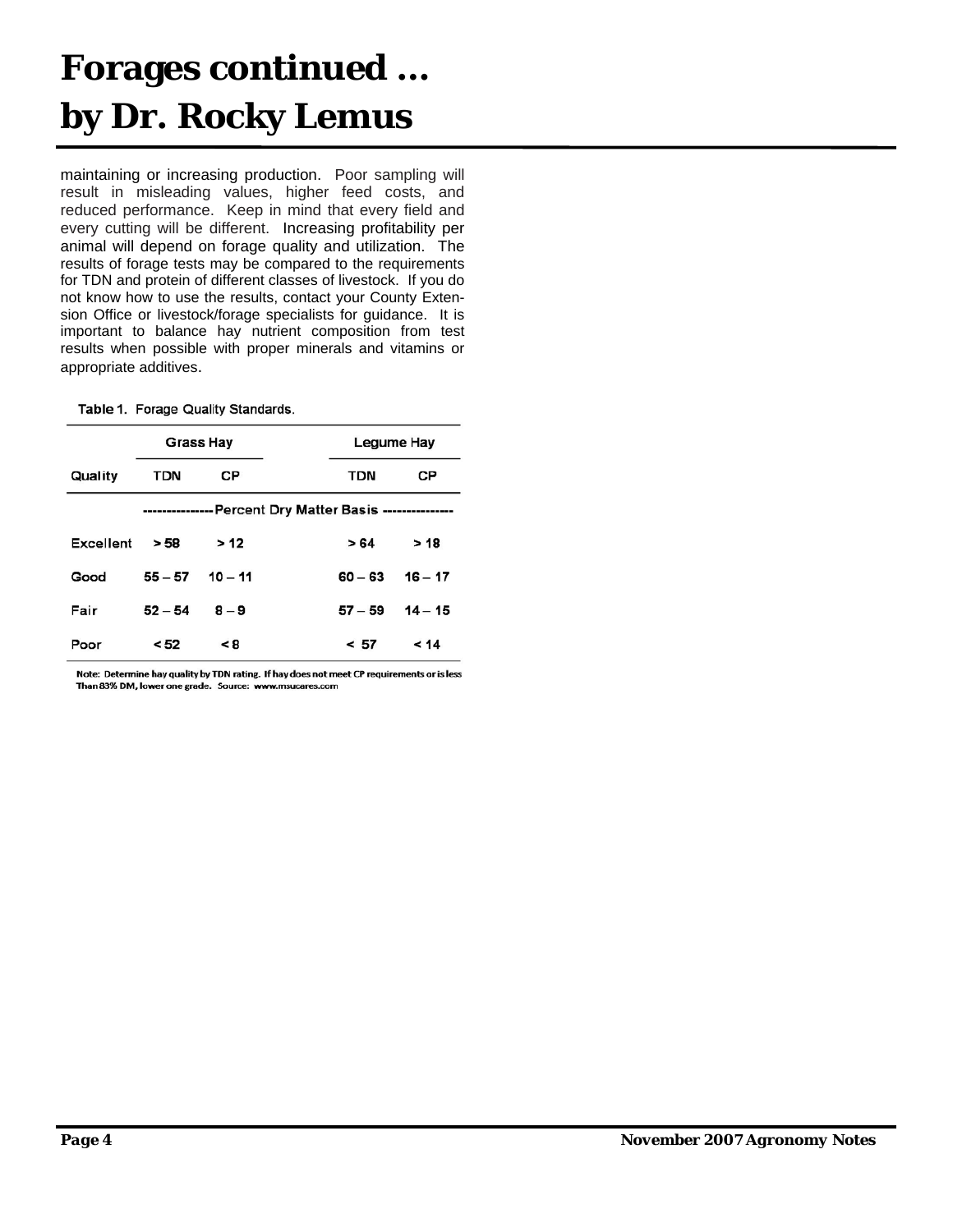### **Cotton by Dr. Darrin Dodds**

The 24<sup>th</sup> Annual Cotton Short Course will be held at the Bost Extension Center on the campus of Mississippi State University on December  $11<sup>th</sup>$  and  $12<sup>th</sup>$  2007. We are currently working on finalizing the program for this years' short course. Pre-registration is available using the attached form or on-line at: [http://msucares.com/crops/cotton/short-course07/index.htm](http://msucares.com/crops/cotton/short-course07/index.html)l. Pre-registration \$80 and is available until November 30, 2007. Registration after November 30, 2007, including at the door, will be \$100.

The program will begin at 10 a.m. on December  $11<sup>th</sup>$ , 2007 and will conclude at approximately  $4:45$  p.m. on December  $12<sup>th</sup>$ . Topics covered at the 2007 Cotton Short Course include: tillage effects on cotton production, cotton fertility and soil sampling methods, agronomic aspects of cotton planting, disease and weed management, insect and nematode management, plant growth management, as well as marketing and emerging issues in cotton pest management. Certified Crop Adviser (CCA) continuing education units (CEU) will be available.

### **Peanuts by Mike Howell**

The Peanut Short course will be held in Hattiesburg, Mississippi on January 22, 2008 at the Forrest County Extension Office.

The program will begin at 8:00 a.m. and end at approximately 4:00 p.m.

If you need additional information, please feel free to contact Mike Howell, Area Agronomist at (228) 865-4227.

Additionally, a social event and steak dinner will be held at 6 p.m. at the Starkville Country Club on the evening of December  $11<sup>th</sup>$ . Cost for the social event and steak dinner is \$10 per person. I would like to cordially invite everyone to attend the  $24<sup>th</sup>$  Annual Cotton Short Course held at Mississippi State University on December  $11<sup>th</sup>$  and  $12^{th}$  2007.

#### **Mississippi Crop College**

**The Mississippi Crop College will be held at Mississippi State University Bost Extension Center** 

**February 12 - 14** 

#### *To receive Agronomy Notes via email, please contact Tammy Scott at (662) 325-2701.*

*Copyright 2007 by Mississippi State University. All rights reserved. This publication may be copied and distributed without alteration for nonprofit educational purposes provided that credit is given to the Mississippi State University Extension Service*





Michael Collins